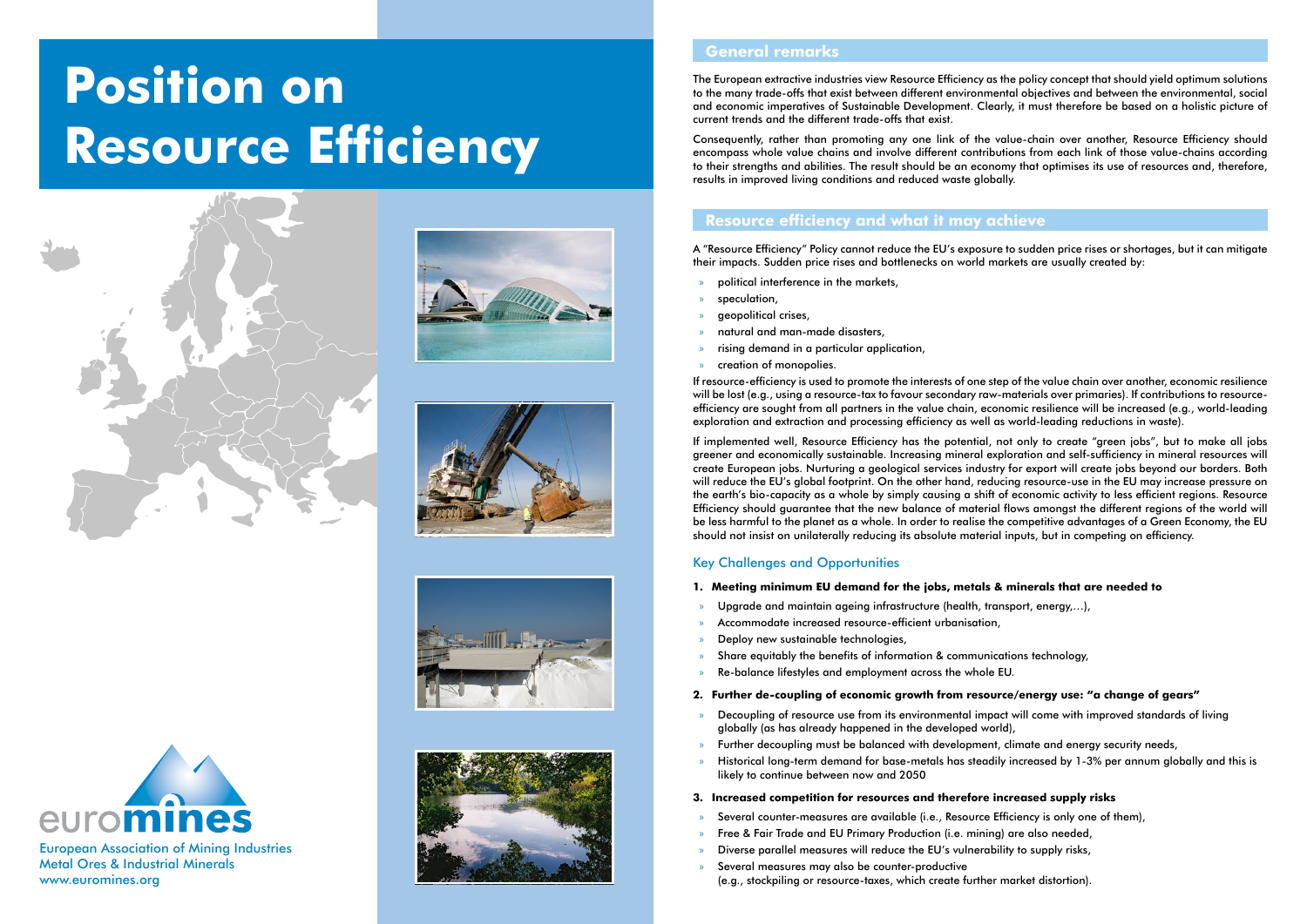#### **4. Remaining relevant in a global economy – "having something to sell to the world"**

- » EU Economic Policy must allow for international competitiveness,
- » A factual baseline must be determined to put future performance into context,
- » EU Innovation must finally start to rival that of its main competitors (USA),
- » "Regulation-Efficiency" is also critical: priorities must be nurtured.

#### Perceived scarcity

There is no scarcity of mineral resources in the short, medium or long term in Europe or in the world - only supply bottlenecks in the short-term and in some cases a lack of access which needs to be resolved. Minerals and metals are likely to play a key part in achieving sustainable development and bringing the global footprint back to within the limits of one planet. The current surge in demand for materials is not the result of mass consumerism, but an improvement in the living standard of tens of millions of people around the world. In terms of metals & minerals, from now until 2050, the world will actually need to "do more with more".

| <b>WHICH RESOURCES ARE SCARCE ?</b> | <b>Renewable Resources</b>         |                      | <b>Non-Renewable Resources</b> |                               |  |
|-------------------------------------|------------------------------------|----------------------|--------------------------------|-------------------------------|--|
| <b>Natural Resources</b>            | Water                              | <b>Potable Water</b> | Land & Soil                    |                               |  |
|                                     | Nutrient cycling                   |                      | <b>Biodiversity</b>            |                               |  |
|                                     | <b>Carbon cycling</b>              |                      |                                |                               |  |
|                                     | <b>Other Ecosystem Services</b>    |                      |                                |                               |  |
| <b>Biotic Resources</b>             | <b>Fish</b>                        |                      | Oil                            |                               |  |
|                                     | <b>Crops &amp; Forest products</b> |                      | Gas                            | <b>Energy Minerals</b>        |  |
|                                     | Livestock                          |                      | Peat                           |                               |  |
|                                     | <b>Foodstuffs</b>                  |                      | Coal                           |                               |  |
| <b>Abiotic Resources</b>            |                                    |                      | <b>Uranium</b>                 |                               |  |
|                                     |                                    |                      | Sand                           | Non-Energy<br><b>Minerals</b> |  |
|                                     |                                    |                      | Clay                           |                               |  |
|                                     |                                    |                      | Gravel                         |                               |  |
|                                     |                                    |                      | Stone                          |                               |  |
|                                     |                                    |                      | <b>Minerals</b>                |                               |  |
|                                     |                                    |                      | <b>Metals</b>                  |                               |  |
| <b>Colour Legend:</b>               | $=$ Abundant<br>$=$ Scarce         |                      |                                |                               |  |

## **Obstacles preventing an economy from becoming more resource efficient**

#### Today's bottlenecks

Supply shortages and price rises of some mineral commodities can be expected between now and 2050 due to the lag between market demand and supply. These are due to long lead-times for permitting, but also due to unfavourable investment conditions including, in the case of the EU, overregulation, overlapping administrative competencies and lack of support for exploration.

EU access to mineral resources will become difficult in the longer term if the EU does not ensure supply of a good mix of resources from diverse origins. Reuse and recycling will contribute to the supply of resources worldwide and in Europe, but will not satisfy demand in the foreseeable future. One reason for this is the lifetime of materials in use. A couple of examples:

» 100% recycling of telephone and computer circuit boards in the EU would only supply up to 25% of the EU's

- current demand for gold.
- » 100% recycling of end-of-life copper or nickel would only supply up to 35% of current demand for those metals.

#### Getting Prices Right



Inadequate market signals are a significant obstacle to more Resource Efficiency globally. As long as the EU sourcing/ trade policy does not internalise the environmental and social costs of imported resources/materials/goods, there is very little incentive for consumers to move towards further Resource Efficiency. For example, the environmental and socio-economic sustainability of mining regions in Africa is not improving and this poses a threat to African relations with the EU. The EU cannot ignore these challenges in its Trade and Development policies.

#### "Regulation Efficiency"

Inadequate legislation in the EU and uneven implementation of legislation in the Member States can also be considered a major obstacle to Resource Efficiency. The Birds and Habitats Directives are having a significant impact on the extractive industry's proposals to extend existing sites or open new mines and quarries. The important issue is the extent to which areas that coincide or overlap with important mineral resources are protected, without having taken any account of geological data. Implementation of the European Commission Guidance on the non-energy extractive industries and Natura 2000, and the Council conclusions on ''Smart Regulation in the European Union'' is necessary in this regard.